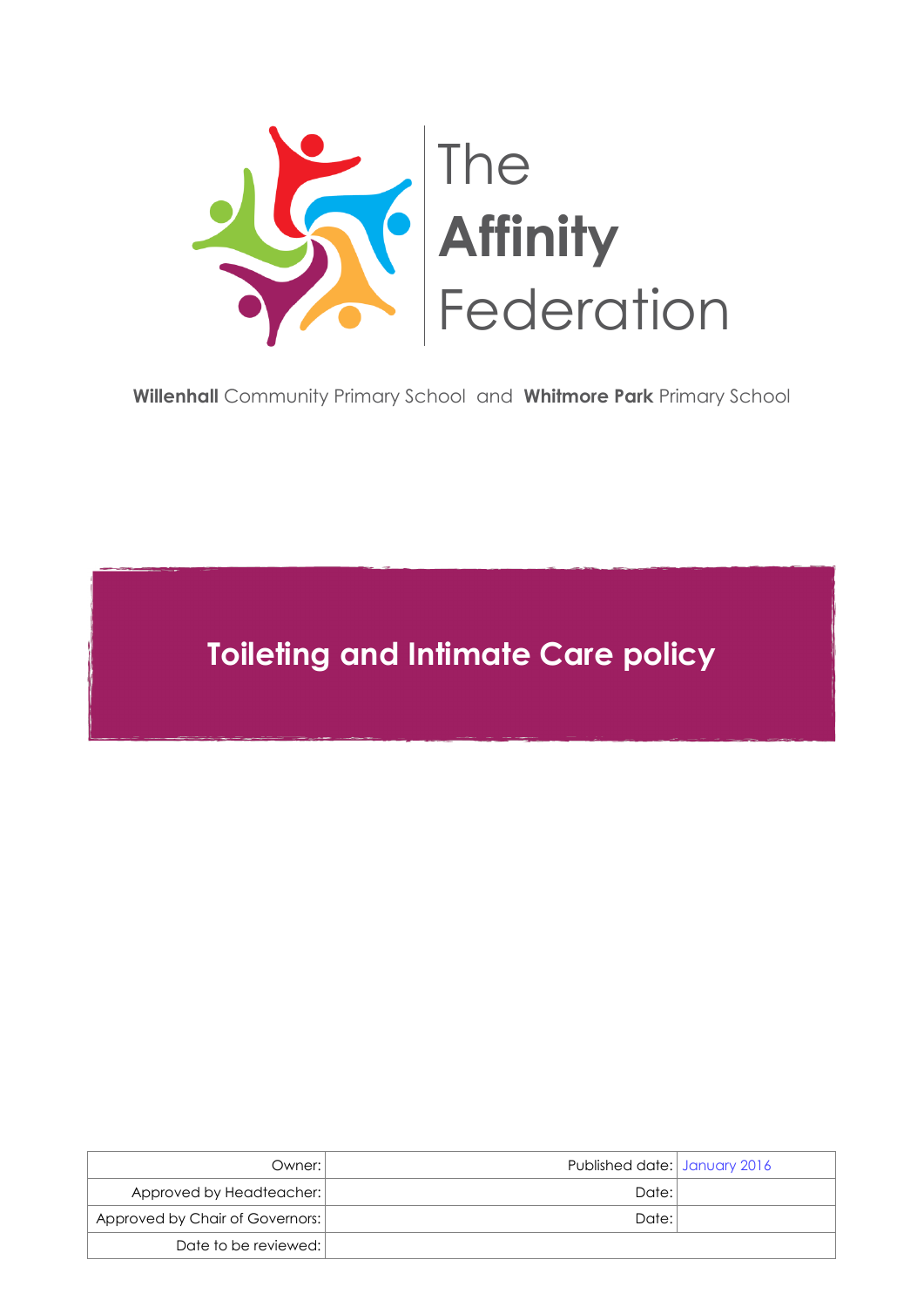# **Contents**

## <span id="page-1-0"></span>**1. Introduction**

All children at The Affinity Federation have the right to be safe and be treated with dignity, respect and privacy at all times to enable them to access all aspects of the Affinity Federation.

This policy sets out clear principles and guidelines on supporting intimate care with specific reference to toileting. It should be considered in line with our Safeguarding Policy, Health and Safety Policies and Administering of Medicines Policy.

This policy supports the safeguarding and welfare requirements of Early Years Foundation Stage (EYFS) 2012 and the Disability Discrimination Act 2005: The Affinity Federation will ensure that:

- No child's physical, mental or sensory impairment will have an adverse effect on their ability to take part in day to day activities
- No child with a named condition that affects personal development will be discriminated against
- No child who is delayed in achieving continence will be refused admission
- No child will be sent home or have to wait for their parents/carer due to incontinence
- Adjustments will be made for any child who has delayed incontinence

### <span id="page-1-1"></span>**2. Intimate Care Tasks**

This covers any tasks that involve the dressing and undressing, washing including intimate parts, helping someone use the toilet, changing nappies or carrying out a procedure that requires direct or indirect contact to an intimate personal area.

Partnership with Parents/Carers - Staff/ Child's keyworker at The Affinity Federation works in partnership with parents/carers to provide care appropriate to the needs of the individual child and together will produce a care plan. The care plan will set out:

- What care is required
- Number of staff needed to carry out the task (if more than one person is required , reason will be documented)
- Additional equipment required
- Child's preferred means of communication (e.g. visual, verbal). Agree terminology for parts of the body and bodily functions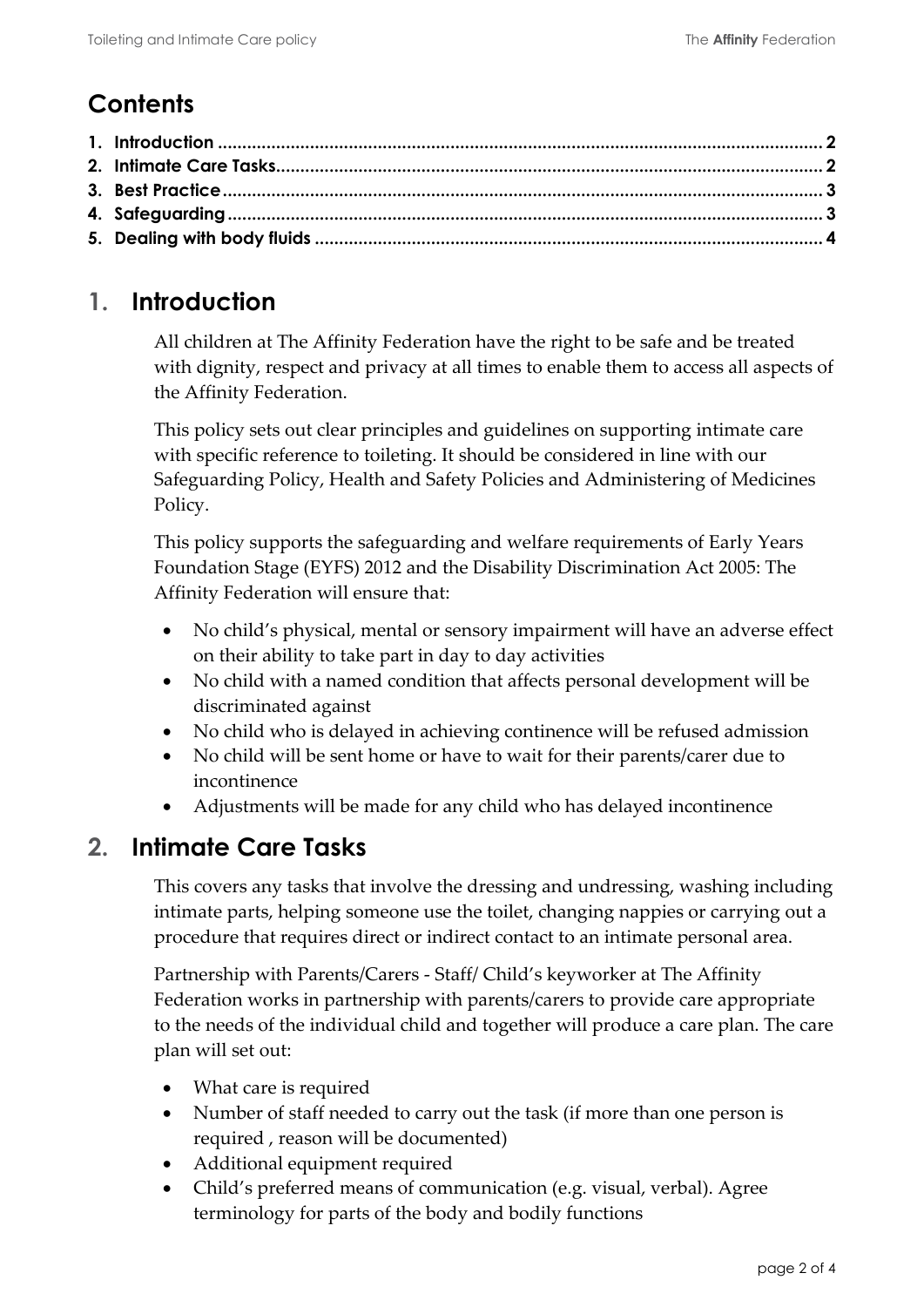- Child's level of ability i.e. what tasks they are able to do by themselves
- Acknowledge and respect for any cultural or religious sensitivities related to aspects of intimate care
- Be regularly monitored and reviewed in accordance with the child's development

Parents/Carers are asked to supply the following:-

- Spare nappies
- Wipes, creams, nappy sacks etc
- Spare Clothes
- Spare underwear

#### <span id="page-2-0"></span>**3. Best Practice**

When intimate care is given, the member of staff explains fully each task that is carried out, and the reason for it. Staff encourage children to do as much for themselves as they can, lots of praise and encouragement will be given to the child when they achieve.

Particular staff members are identified to change a child with known needs and that they plan and record their work with that child.

### <span id="page-2-1"></span>**4. Safeguarding**

Staff are trained on the signs and symptoms of child abuse which is in line with Coventry's Safeguarding Children's Board guidelines and are aware of the DfE guidance.

If a member of staff is concerned about any physical or emotional changes, such as marks, bruises, soreness, distress etc, they will inform the Designated Safeguarding Officer (DSO) immediately. The Safeguarding Policy will then be implemented.

Should a child become unhappy about being cared for by a particular member of staff, the DSO will investigate and record any findings. These will be discussed with the child's parents/carers in order to resolve the problem. If necessary the DSO will seek advice from other agencies. (Please remember that you need parental permission to talk to any agency about a specifically named child.)

If a child makes an allegation against a member of staff, the procedure set out in the Safeguarding Policy will be followed.